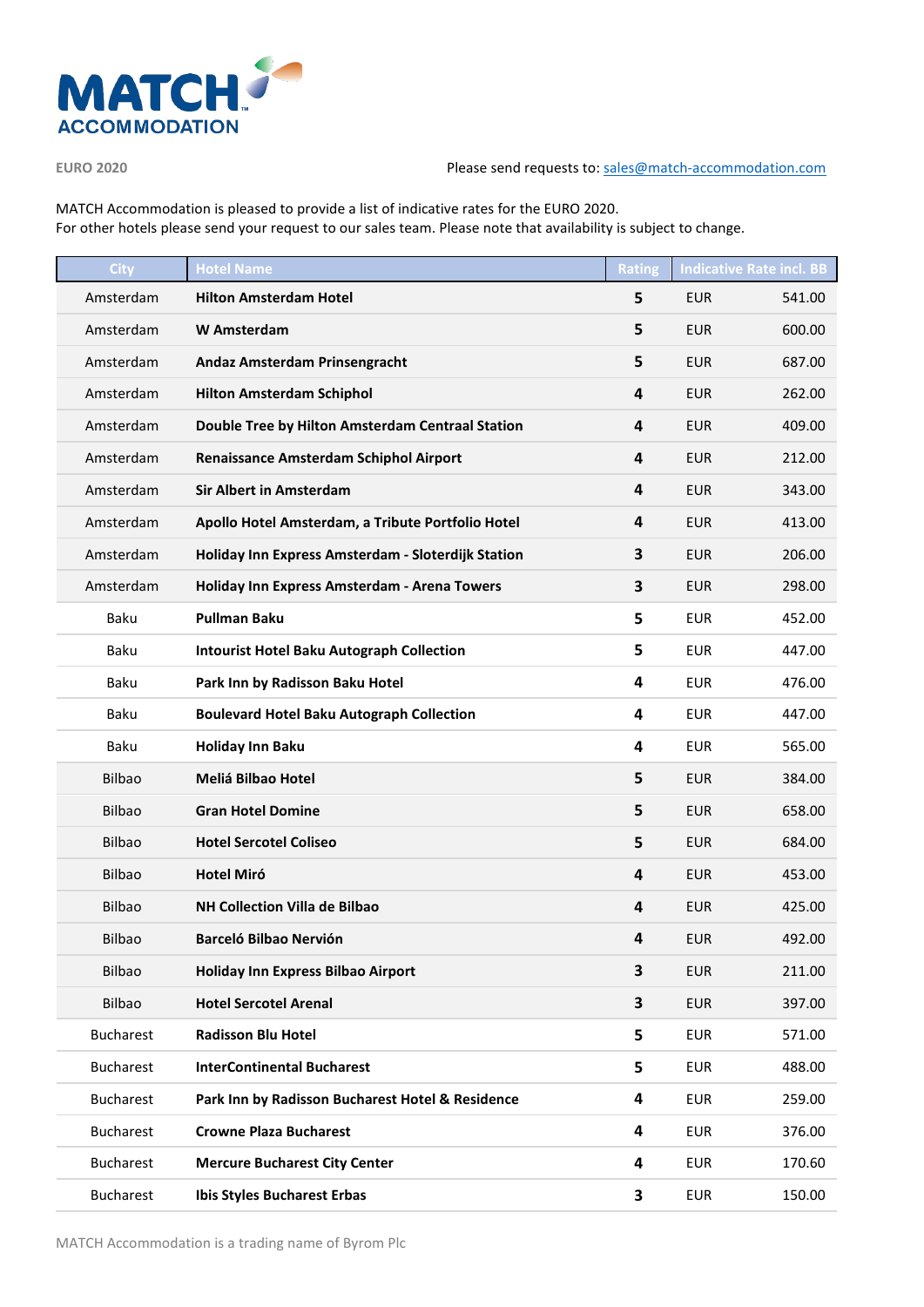| <b>Budapest</b> | <b>Hilton Budapest City</b>                         | 5 | <b>EUR</b> | 352.00 |
|-----------------|-----------------------------------------------------|---|------------|--------|
| <b>Budapest</b> | <b>Budapest Marriott Hotel</b>                      | 5 | <b>EUR</b> | 420.00 |
| <b>Budapest</b> | <b>InterContinental Budapest</b>                    | 5 | <b>EUR</b> | 412.00 |
| <b>Budapest</b> | Radisson Blu Béke Hotel, Budapest                   | 4 | <b>EUR</b> | 318.00 |
| <b>Budapest</b> | <b>Courtyard Budapest City Centre</b>               | 4 | <b>EUR</b> | 263.00 |
| <b>Budapest</b> | Lánchíd 19, a Member of Design Hotels               | 4 | <b>EUR</b> | 182.00 |
| <b>Budapest</b> | <b>NH Budapest City</b>                             | 4 | <b>EUR</b> | 211.00 |
| <b>Budapest</b> | <b>Mercure Budapest Korona</b>                      | 4 | <b>EUR</b> | 248.00 |
| <b>Budapest</b> | Holiday Inn Budapest - Budaörs                      | 4 | <b>EUR</b> | 207.00 |
| <b>Budapest</b> | <b>Ibis Budapest Centrum</b>                        | 3 | <b>EUR</b> | 207.00 |
| <b>Budapest</b> | Ibis Styles Budapest City                           | 3 | <b>EUR</b> | 200.00 |
| <b>Budapest</b> | <b>IBIS STYLES BUDAPEST CENTER</b>                  | 3 | <b>EUR</b> | 204.70 |
| Copenhagen      | <b>SKT Petri</b>                                    | 5 | <b>EUR</b> | 461.00 |
| Copenhagen      | <b>Crowne Plaza Copenhagen Towers</b>               | 4 | <b>EUR</b> | 282.00 |
| Copenhagen      | <b>Hotel Ottilia</b>                                | 4 | <b>EUR</b> | 399.00 |
| Copenhagen      | <b>Hotel SP34</b>                                   | 4 | <b>EUR</b> | 415.00 |
| Copenhagen      | <b>Good Morning City Copenhagen Star</b>            | 3 | <b>EUR</b> | 190.60 |
| Copenhagen      | <b>Avenue Hotel</b>                                 | 3 | <b>EUR</b> | 260.00 |
| Copenhagen      | <b>Hotel Astoria</b>                                | 3 | <b>EUR</b> | 246.00 |
| Dublin          | <b>The Westin Dublin</b>                            | 5 | <b>EUR</b> | 735.00 |
| Dublin          | Radisson Blu Royal Dublin                           | 4 | <b>EUR</b> | 256.00 |
| Dublin          | The Morrison Dublin, A DoubleTree Hotel             | 4 | <b>EUR</b> | 365.00 |
| Dublin          | <b>Aloft Dublin City</b>                            | 3 | <b>EUR</b> | 341.00 |
| Dublin          | <b>Hyatt Centric The Liberties Dublin</b>           | 4 | <b>EUR</b> | 368.50 |
| Glasgow         | <b>Radisson RED Glasgow</b>                         | 4 | GBP        | 175.00 |
| Glasgow         | <b>Crown Plaza Glasgow</b>                          | 4 | <b>GBP</b> | 305.00 |
| Glasgow         | <b>Hotel Indigo Glasgow</b>                         | 4 | GBP        | 317.00 |
| Glasgow         | <b>Moxy Glasgow Merchant City</b>                   | 3 | GBP        | 178.00 |
| London          | <b>The Mayfair</b>                                  | 5 | <b>GBP</b> | 587.00 |
| London          | Radisson Blu Edwardian Hampshire Hotel              | 5 | GBP        | 453.00 |
| London          | <b>London Marriott Hotel County Hall</b>            | 5 | <b>GBP</b> | 552.00 |
| London          | <b>London Marriott Hotel Grosvenor Square</b>       | 5 | <b>GBP</b> | 540.00 |
| London          | <b>Grosvenor House, A JW Marriott Hotel</b>         | 5 | <b>GBP</b> | 530.00 |
| London          | Grosvenor House, A JW Marriott Hotel (Final Period) | 5 | <b>GBP</b> | 841.00 |
| London          | London Marriott Hotel West India Quay               | 5 | <b>GBP</b> | 399.00 |
| London          | Le Méridien Piccadilly                              | 5 | GBP        | 424.00 |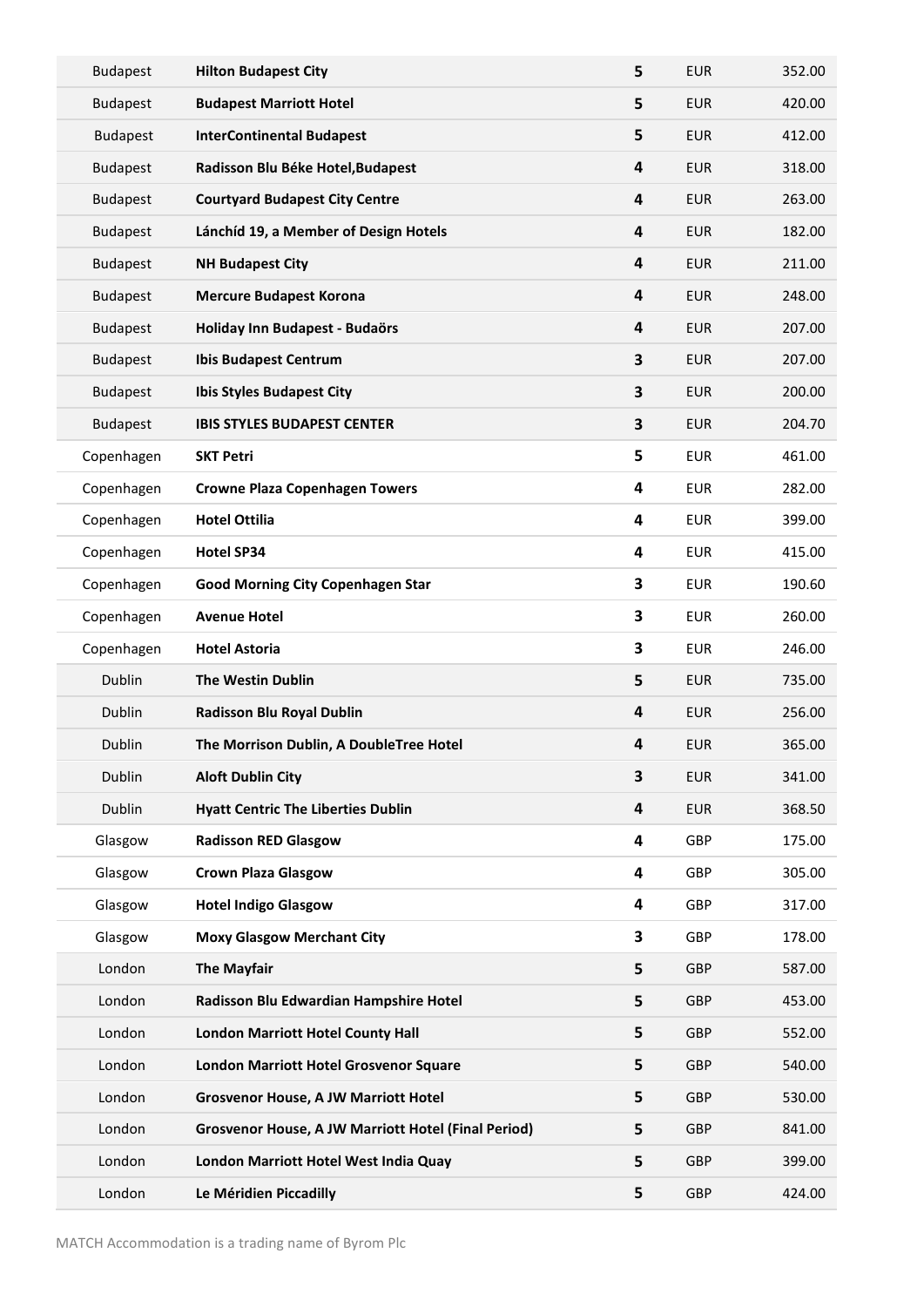| London | Town Hall Hotel & Apartments, a Member of Design Hotels | 5 | <b>GBP</b> | 325.00   |
|--------|---------------------------------------------------------|---|------------|----------|
| London | <b>Kimpton Fitzroy London</b>                           | 5 | GBP        | 337.00   |
| London | <b>InterContinental London Park Lane</b>                | 5 | <b>GBP</b> | 506.00   |
| London | InterContinental London Park Lane (Final Period)        | 5 | <b>GBP</b> | 1,047.00 |
| London | Shangri-La Hotel At The Shard London                    | 5 | <b>GBP</b> | 526.00   |
| London | Shangri-La Hotel At The Shard London (Final Period)     | 5 | <b>GBP</b> | 914.00   |
| London | <b>Sheraton Grand London Park Lane (Final Period)</b>   | 5 | <b>GBP</b> | 452.00   |
| London | <b>COMO Metropolitan London</b>                         | 5 | GBP        | 612.00   |
| London | <b>COMO Metropolitan London (Final Period)</b>          | 5 | GBP        | 882.00   |
| London | <b>Hilton London Bankside</b>                           | 5 | <b>GBP</b> | 412.00   |
| London | Hilton on Park Lane (Final Period)                      | 5 | <b>GBP</b> | 669.00   |
| London | <b>Great Scotland Yard Hotel</b>                        | 5 | <b>GBP</b> | 723.00   |
| London | <b>Great Scotland Yard Hotel (Final Period)</b>         | 5 | <b>GBP</b> | 1,411.00 |
| London | Andaz London Liverpool Street                           | 5 | <b>GBP</b> | 434.00   |
| London | <b>Bulgari Hotel London (Final Period)</b>              | 5 | <b>GBP</b> | 1,313.00 |
| London | JW Marriott Grosvenor House London (Final Period)       | 5 | <b>GBP</b> | 753.00   |
| London | <b>Mandarin Oriental Hyde Park (Final Period)</b>       | 5 | GBP        | 1,116.00 |
| London | <b>LXR Biltmore</b>                                     | 5 | GBP        | 811.00   |
| London | <b>Blakes Hotel London, a Member of Design Hotel</b>    | 5 | <b>GBP</b> | 329.00   |
| London | <b>Sofitel London St James</b>                          | 5 | <b>GBP</b> | 761.00   |
| London | The London EDITION                                      | 5 | <b>GBP</b> | 806.00   |
| London | <b>Holiday Inn London Wembley</b>                       | 4 | <b>GBP</b> | 401.00   |
| London | The Dixon, Autograph Collection                         | 4 | <b>GBP</b> | 347.00   |
| London | Residence Inn London Kensington                         | 4 | <b>GBP</b> | 339.00   |
| London | Radisson Blu Edwardian Bloomsbury Street                | 4 | GBP        | 418.00   |
| London | <b>Radisson Blu Edwardian Mercer Street</b>             | 4 | GBP        | 434.00   |
| London | Radisson Blu Edwardian Berkshire Hotel                  | 4 | GBP        | 453.00   |
| London | Radisson Blu Edwardian Kenilworth Hotel                 | 4 | <b>GBP</b> | 359.00   |
| London | Radisson Blu Edwardian Grafton Hotel                    | 4 | <b>GBP</b> | 359.00   |
| London | Radisson Blu Edwardian Vanderbilt Hotel                 | 4 | GBP        | 324.00   |
| London | <b>London Marriott Hotel Marble Arch</b>                | 4 | <b>GBP</b> | 481.00   |
| London | <b>London Marriott Hotel Twickenham</b>                 | 4 | <b>GBP</b> | 282.00   |
| London | <b>Aloft London Excel</b>                               | 4 | <b>GBP</b> | 200.00   |
| London | Holiday Inn London - Kensington Forum                   | 4 | GBP        | 212.00   |
| London | Holiday Inn London - Kensington                         | 4 | <b>GBP</b> | 271.00   |
| London | Holiday Inn London - Whitechapel                        | 4 | <b>GBP</b> | 269.00   |